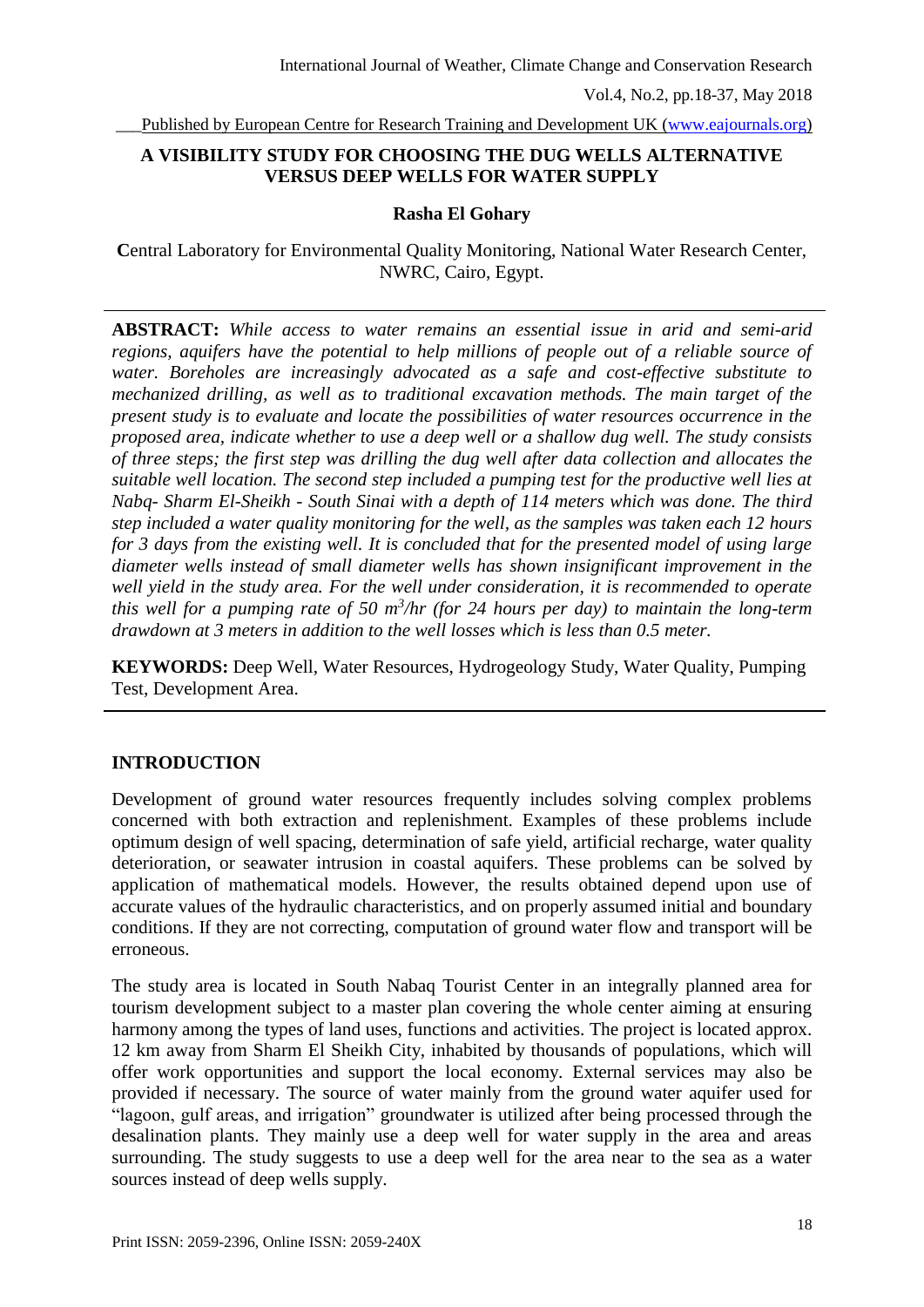Published by European Centre for Research Training and Development UK [\(www.eajournals.org\)](http://www.eajournals.org/)

A pumping test is the most useful means of determining hydraulic properties of the well and the aquifer system. All formulas for analyzing pumping test data are based on assumptions and generalizations. In many cases when erroneous results are obtained, blame is placed on the incorrectness of the applied formula, while the actual cause of error is that field conditions did not satisfy the underlying assumptions, which apply to the equation.

In the present study, quantitative analyses of two step tests and one long duration pumping and recovery tests are performed to evaluate the aquifer hydraulic parameters and the well efficiency. The results from these field tests will assist in determining the aquifer hydraulic parameters, which include the aquifer hydraulic conductivity and storage coefficient, production-drawdown-well efficiency relationship. Having the hydraulic parameters, well efficiency, and the hydrogeologic boundaries located in the vicinity of the study area, the well field design could be performed to meet the sustainable water requirement in an economic matter.

The main target of the present study is to evaluate and locate the possibilities of water resources occurrence in the proposed area, and locate the suitable sites for drilling a borehole test and the production dug wells to verify the lithological section, the water bearing formations and the water quality of the available groundwater.

# **MATERIALS AND METHODS**

## **Study Area and Study steps**

The study area is located at the southeastern edge of Sinai Peninsula between Longitudes 34º 27' to 34º 15' and Latitudes 28º 07' to 28º 00', Figure (1). It is an extension of the Nabq resort study area.

This study consists of three steps; the first step was drilling the existing well after data collection and allocates the suitable well location.

The second step included a pumping test for the productive well lies at Nabq- Sharm El-Sheikh - South Sinai with a depth of 114 meters.

The third step included a water quality monitoring for the well, as the samples was taken each 12 hours for 3 days from the existing well. *The Study Steps will be as follows:*

- Indicate the suitable dug well location
- Design the first proposed dug well
- Construction of the first dug well in the suggested location, and proposed design
- Pumping test operation, with continuous water quality monitoring.
- Data Analysis (water quality, and quantity).
- Visibility study for choose the dug wells alternative for supply water to Area I & II .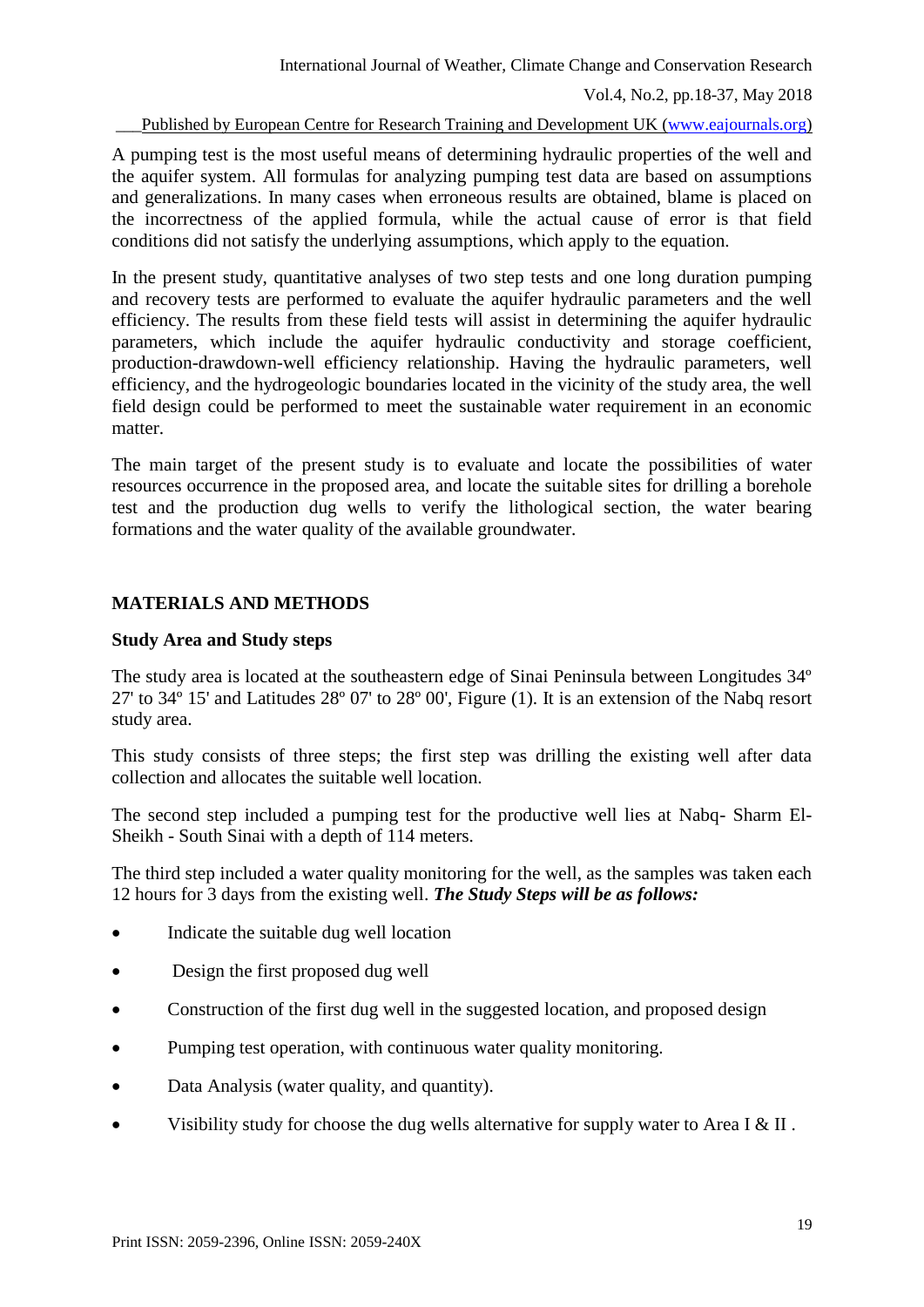# **Geomorphology and Geology**

The geomorphologic features of the area are characterized by the presence of beach plains restricted between the Gulf of Aqaba and the mountainous area in the west, and slopes toward the Gulf. The beach plains slop moderately eastward to the Gulf of Aqaba.



**Figure (1)** Location of the Study Area

The geologic setting of the study area is characterized by the existence of many mountains of different elevations. These mountains are composed of igneous and metamorphic rocks. The study area is subjected to strong tectonic movements and consequently some geological structures as faults, joints and others are formed. The geologic structures have direct or indirect affect on groundwater occurrence, movement and direction. The basement rocks are covered by the Quaternary deposits which composed of sand, gravel, rock fragments and limestone. The thickness of the sediments may decrease or increases in some parts because of transgression and regression of the sea. At some localities, clayey lenses of low permeability might exist. As shown in Figure (2), the study area is situated over the Wadi deposits which are considered a great potential of groundwater.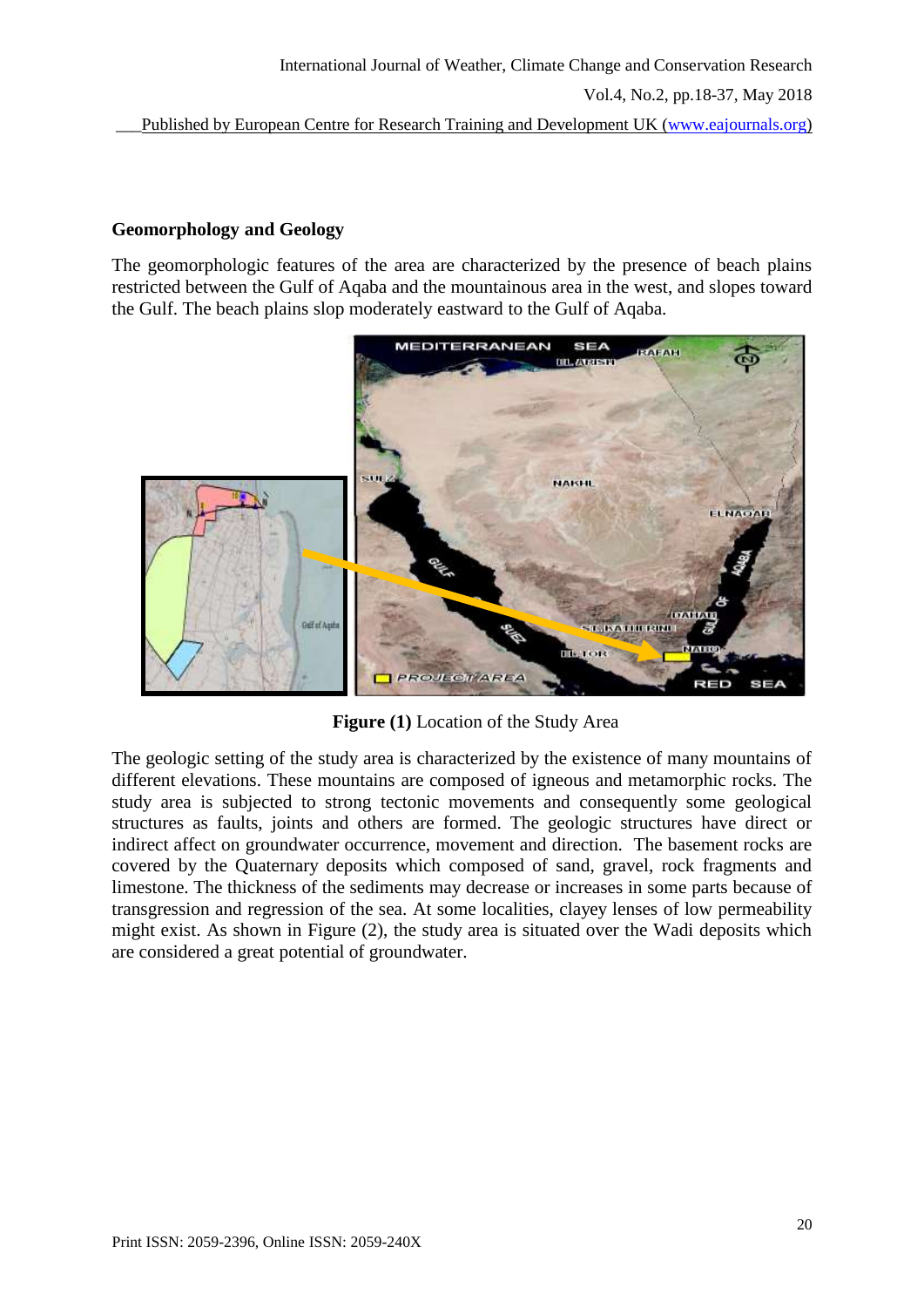

Published by European Centre for Research Training and Development UK [\(www.eajournals.org\)](http://www.eajournals.org/)



**Figure (2):** Geological Map of the Study Are

# **Hydrogeology**

Groundwater data in the study area is scarce and limited to the available information obtained from the recently drilled wells located within the property of phase one of the study area.

# **Hydrogeological Units**

The existing groundwater wells in the study area revealed that there is one main aquifer system classified as the Quaternary aquifer which is composed of gravel, sand and silt. The idealized hydrogeological columnar section around the study area is shown in Figure (3).

| Well 1D: 1-5        | Well Type: Drain<br>Liscartion: Sharm Shiekh<br>TD:-230m              | Customer, Golden Coast<br>SWA 59.76 m                                                                                                                               |                    |   |
|---------------------|-----------------------------------------------------------------------|---------------------------------------------------------------------------------------------------------------------------------------------------------------------|--------------------|---|
| Metres Limitary     |                                                                       | 扂                                                                                                                                                                   | <b>Design</b>      | æ |
| $-101$<br>$-203$    | Wadi deposites of Rock Fragments                                      | ÷<br>$\frac{1}{2} \left( \frac{1}{2} \right)^2$<br><b>Section</b><br>$-$<br>$\frac{1}{2} \left( \frac{1}{2} \right) \left( \frac{1}{2} \right)$<br>$\sim$<br>$\sim$ |                    |   |
| $-301$              | Clay: Brown to Yellow.                                                |                                                                                                                                                                     |                    |   |
|                     | Rock Fragments w/ Clay                                                | 2<br>$\sim$                                                                                                                                                         |                    |   |
| $-40.$<br>$-2901$   | Compelet loss (Non Return)                                            |                                                                                                                                                                     |                    |   |
| $-000$              | Clay: Pale Brown, Intercalated w/ Marie                               |                                                                                                                                                                     | <b>Bright</b>      |   |
| $-TO$               | Sand. Reddish to Pink, midium to coarse.                              |                                                                                                                                                                     |                    |   |
| $-6021$             |                                                                       |                                                                                                                                                                     |                    |   |
| $-600$              | Chalky Limestone: Yellowish White, Intercalated w/<br><b>Citary</b>   | $-1.1$                                                                                                                                                              |                    |   |
| $-100.$             |                                                                       |                                                                                                                                                                     |                    |   |
| $-110$              |                                                                       |                                                                                                                                                                     |                    |   |
| $-1203.$<br>$-1301$ | Sandstone: Reddish White to Pink, fine to coarse<br>(Granitic Source) |                                                                                                                                                                     |                    |   |
|                     |                                                                       |                                                                                                                                                                     |                    |   |
| $O(1 - 1)$          |                                                                       |                                                                                                                                                                     | arunts<br>drevene. |   |
| $-150$              |                                                                       |                                                                                                                                                                     |                    |   |
| $-1001$             |                                                                       |                                                                                                                                                                     |                    |   |
| $-170$              |                                                                       |                                                                                                                                                                     |                    |   |
| $-1503$             |                                                                       |                                                                                                                                                                     |                    |   |
| $-190$              |                                                                       |                                                                                                                                                                     |                    |   |
| $-200$              |                                                                       |                                                                                                                                                                     |                    |   |
| $-210$ .            | Weathered Basement.                                                   |                                                                                                                                                                     | <b>POVE Barrel</b> |   |
| -2201               | Bassement Rock V. Hard                                                |                                                                                                                                                                     |                    |   |
| 230.                |                                                                       |                                                                                                                                                                     |                    |   |

**Figure (3):** Lithologic columnar section of injection well located near the study area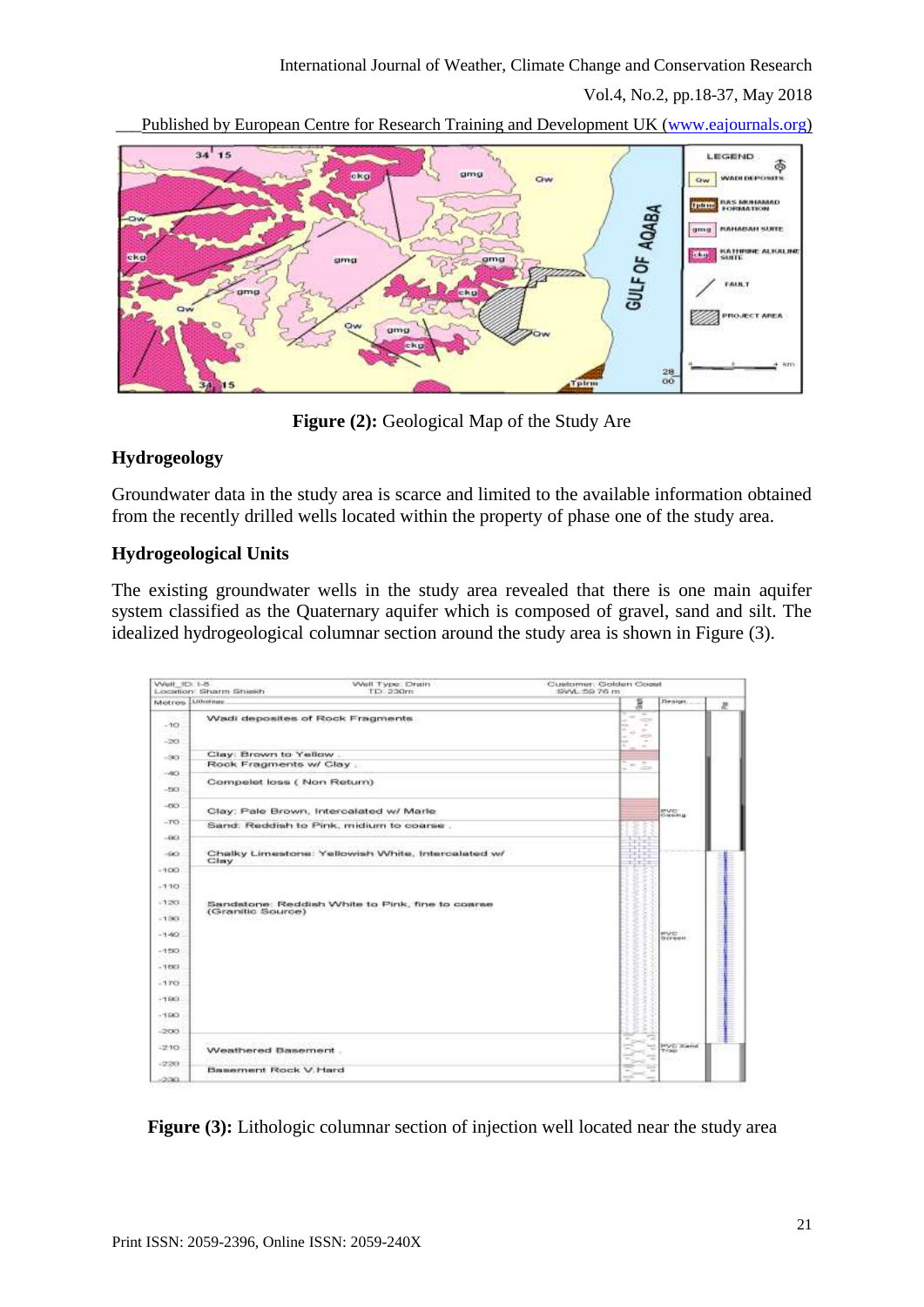# **a- The Basement Rock**

The igneous and metamorphic basement rock crop out at the western part of the study area, where they represent the main catchment areas and watersheds. They are highly weathered and strongly fractured, jointed and faulted. Such structural features permit the accumulation and movement of the ground water. However, due to the limited rainfall in the study area, no occurrence of naturally flowing springs or hand dug wells.

# **b- Quaternary Aquifer**

The Quaternary aquifer is formed of Detritus, sands, pebbles and rare boulders. This aquifer has variability in its thickness and is widely distributed in the area in the form of terraces or wadi deposits. The aquifer thickness of the sedimentary succession varies between 250 and 300 m with its maximum value closer to the coastline and decreases gradually towards the mountainous area,

# **2.3.1 Hydrogeological Characteristics of the Quaternary Aquifer**

The static water level approximately coincides with the mean sea level which indicates the perfect hydraulic interaction between the groundwater and the sea water in the Gulf of Aqaba. Nevertheless, the depth to the groundwater level varies spatially according to the change in the topography. The measured water depths revealed that the depth to groundwater varies between 30 and 70 meters within the property of First Phase of the study area. The piezometric water levels indicate a general trend of groundwater movement toward the Gulf.

Groundwater is exploited from this aquifer through shallow wells. Water is very saline and this indicates the presence of original sea water without any effect of the fresh water flushing. The water salinity reaches to the same level of the sea water salinity which is 38,000 ppm.

Due to the deep groundwater levels and the high salinity, groundwater is not commonly used in the area. However, due to the intensified touristic development along the Gulf of Aqaba, groundwater is utilized after being processed through the desalination plants. The well productivity reaches varies between 70 and 90  $m^3$ /hr with variable drawdown that reaches up to 4.3 meters. Furthermore, wastewater is injected in the Quaternary which might have environmental hazards with reported problems on the well clogging and sever reduction in the well efficiency. Table (1) , Fig.(4 ) shows the general data of the existing wells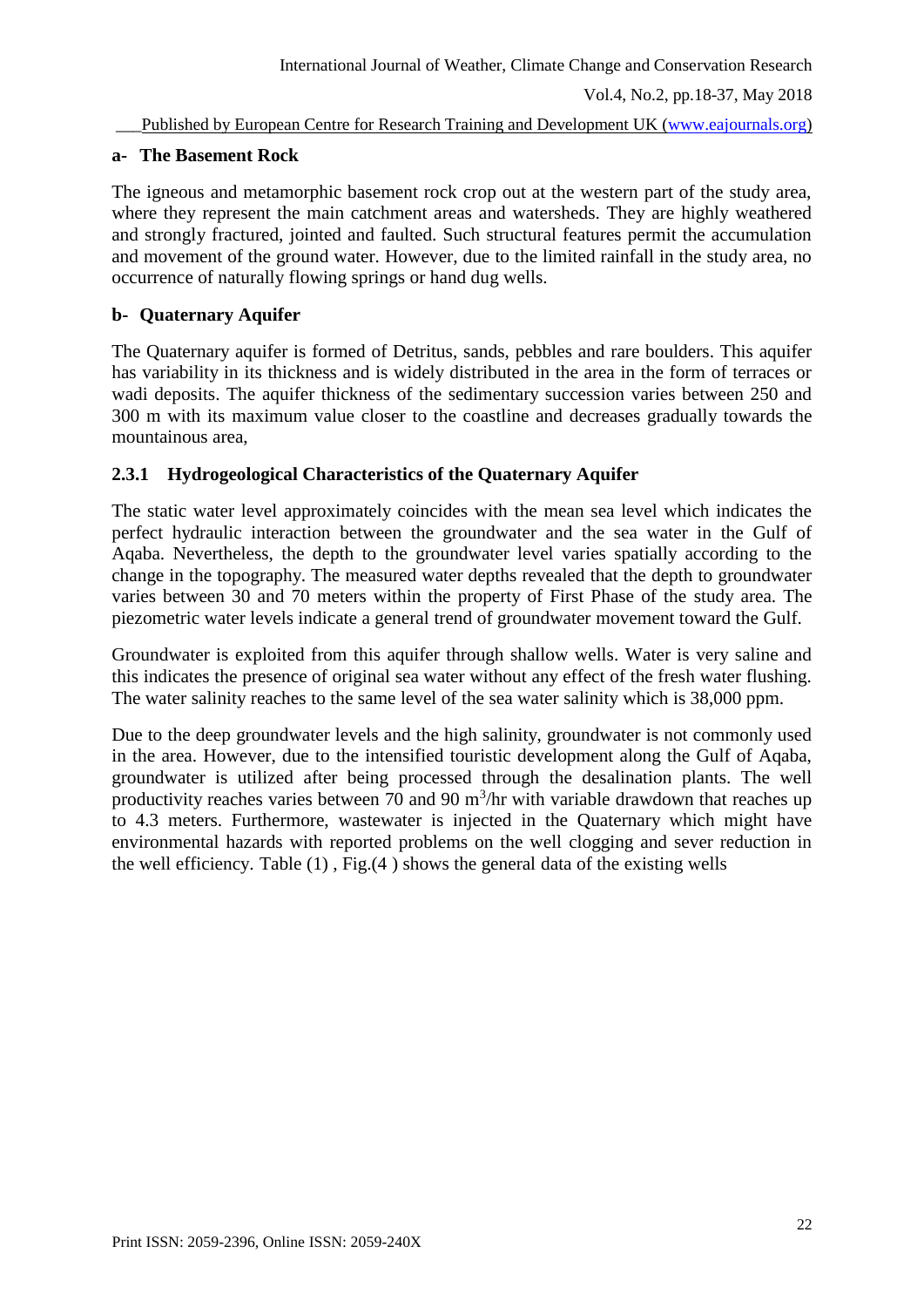\_\_\_Published by European Centre for Research Training and Development UK [\(www.eajournals.org\)](http://www.eajournals.org/)



**Figure (4)** Wells locations in the study area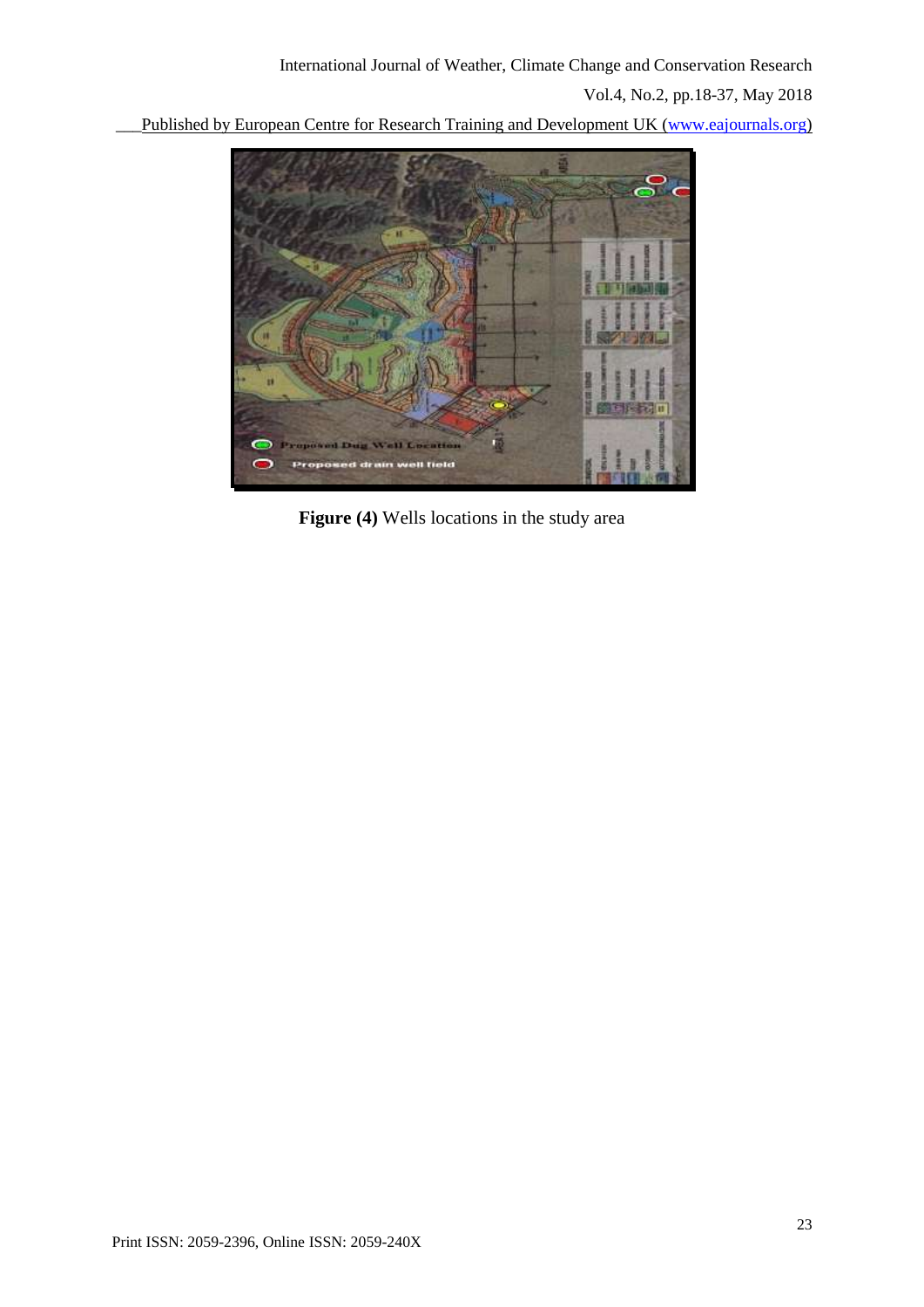#### Published by European Centre for Research Training and Development UK [\(www.eajournals.org\)](http://www.eajournals.org/)

# **Table (1) Existing Groundwater Wells Located within the Study Area**

| Well           | <b>Type of well</b> | <b>Total depth</b> | <b>Blank</b> casing | <b>Screen length</b> | <b>Depth to Water</b> | <b>Dynamic Water</b> | <b>Discharge</b> | <b>Salinity</b> |
|----------------|---------------------|--------------------|---------------------|----------------------|-----------------------|----------------------|------------------|-----------------|
| No.            |                     | (m)                | (m)                 | (m)                  | (msl)                 | level(m)             | $(m^3/h)$        |                 |
| $P_1$          | Pumping             | 156                | 100.35              | 57                   | 69.56                 | 73.59                | 75               | Sea Water       |
| P <sub>2</sub> | Pumping             | 145                | 89                  | 57                   | 67.37                 | 71.61                | 77               | Sea Water       |
| $P_3$          | Pumping             | 145                | 89                  | 57                   | 65.45                 | 66.32                | 87               | Sea Water       |
| P <sub>4</sub> | Pumping             | 153.8              | 92.2                | 62.6                 | 63.48                 | 63.98                | 85               | Sea Water       |
| $P_5$          | Pumping             | 153.9              | 92.2                | 62.7                 | 61.5                  | 64.18                | 77               | Sea Water       |
| $P_6$          | Pumping             | 153.9              | 97.9                | 57                   | 60                    | 61.25                | 75               | Sea Water       |
| $P_7$          | Pumping             | 152.5              | 102.2               | 51.3                 | 58.32                 | 59.25                | 87               | Sea Water       |
| $I_1$          | Injection           | 103                | 69.4                | 34.2                 | 64.45                 | 59.05                | 64               | Sea Water       |
| I <sub>2</sub> | Injection           | 157                | 81.55               | 76.05                | 63.60                 | 54.3                 | 50               | Sea Water       |
| $I_3$          | Injection           | 205.2              | 93.2                | 113                  | 62.4                  | 57.12                | 60               | Sea Water       |
| $I_4$          | Injection           | 216.6              | 97.9                | 119.7                | 61.6                  | 54.02                | 61               | Sea Water       |
| I <sub>5</sub> | Injection           | 216.6              | 103.6               | 114                  | 60.75                 | 49.42                | 60               | Sea Water       |
| $I_6$          | Injection           | 208.15             | 77.55               | 131.1                | 60.4                  | 59.05                | 64               | Sea Water       |
| I <sub>7</sub> | Injection           | 157                | 82.9                | 74.6                 | 65.1                  | 32.35                | 25               | Sea Water       |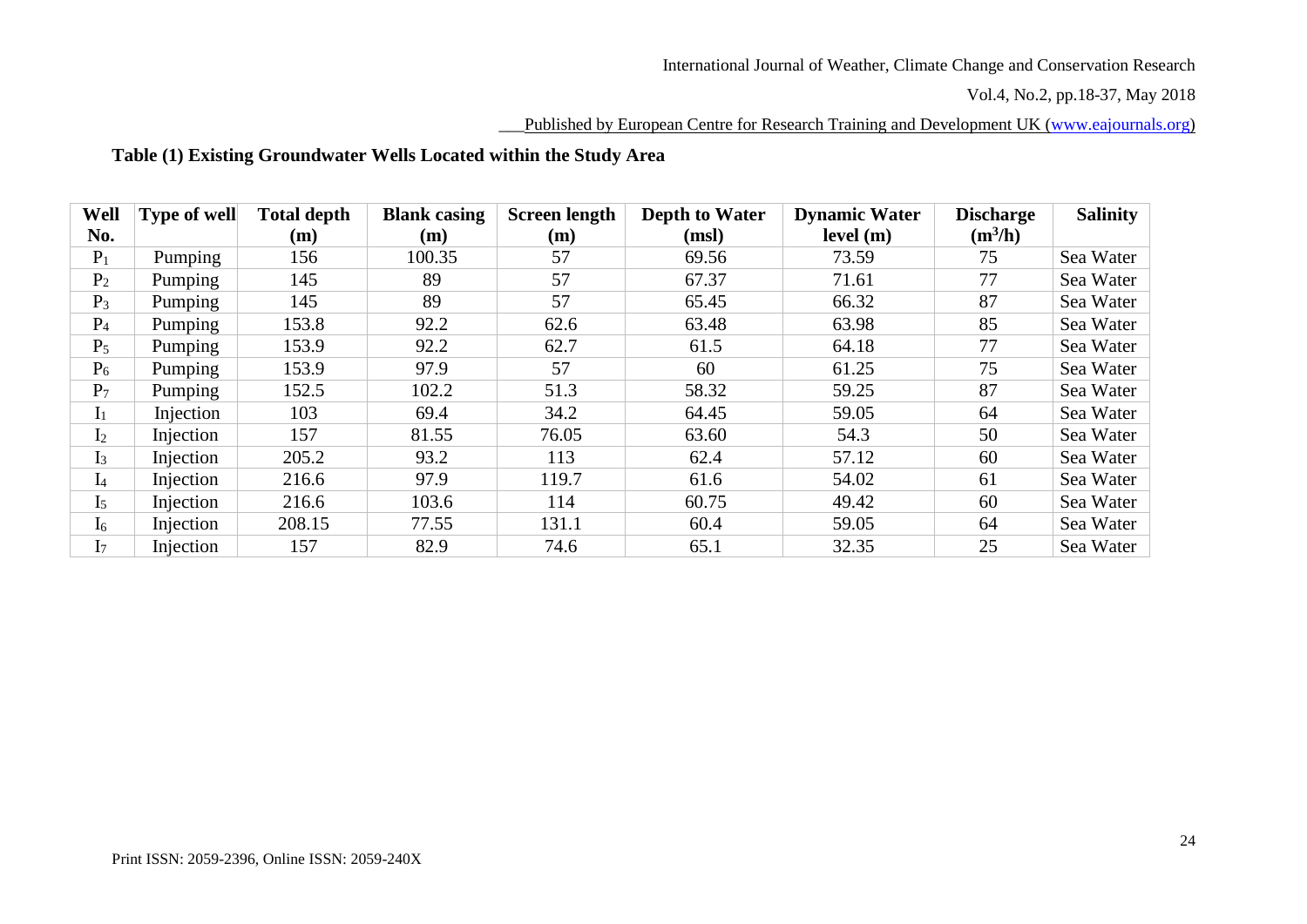# **Dug Well Design and Pumping Test**

A large diameter well of 5 meters was drilled to a depth of 15 meters and the drilling results indicate that the depth to the static water level is about 5.5 meters below ground surface and the aquifer system can be idealized as a single layer aquifer with unconfined conditions Figure (5) shows the Designed Dug Well Elevation and cross section. The well casing is made of concrete with some openings at the bottom section of the casing. The groundwater flow towards the well is allowed through these openings. Four submersible pumps were installed at 10.5 meters from the ground surface to perform the step tests as well as the long duration tests. The capacity of these pumps is shown in Table (2). Figure (6) shows the well along with the four submersible pumps. Due to the turbulence of the flow regime inside the well, it is worth to mention that the measurements of the dynamic water level will be influenced by the relative position of the water level probe and the operating pump.

# **Table (2) Discharge rate of the four pumps**

| Pump Number | Pump Discharge $m^3/hr$ |
|-------------|-------------------------|
| Pump-1      | 100                     |
| Pump-2      | 80                      |
| Pump-3      | 180                     |
| Pump-4      | $^{\circ}80$            |

Three pumping tests were performed to evaluate the well and the aquifer characteristics. A long duration-pumping and recovery test is carried out to determine the hydraulic conductivity and to investigate the local hydrogeologic conditions. The second test is the step drawdown test, which is performed to determine the well parameters and the well efficiency according to the implemented design and the material used in the design. The following section describes the analysis of the pumping test data and hence the determination of the aquifer and well parameters.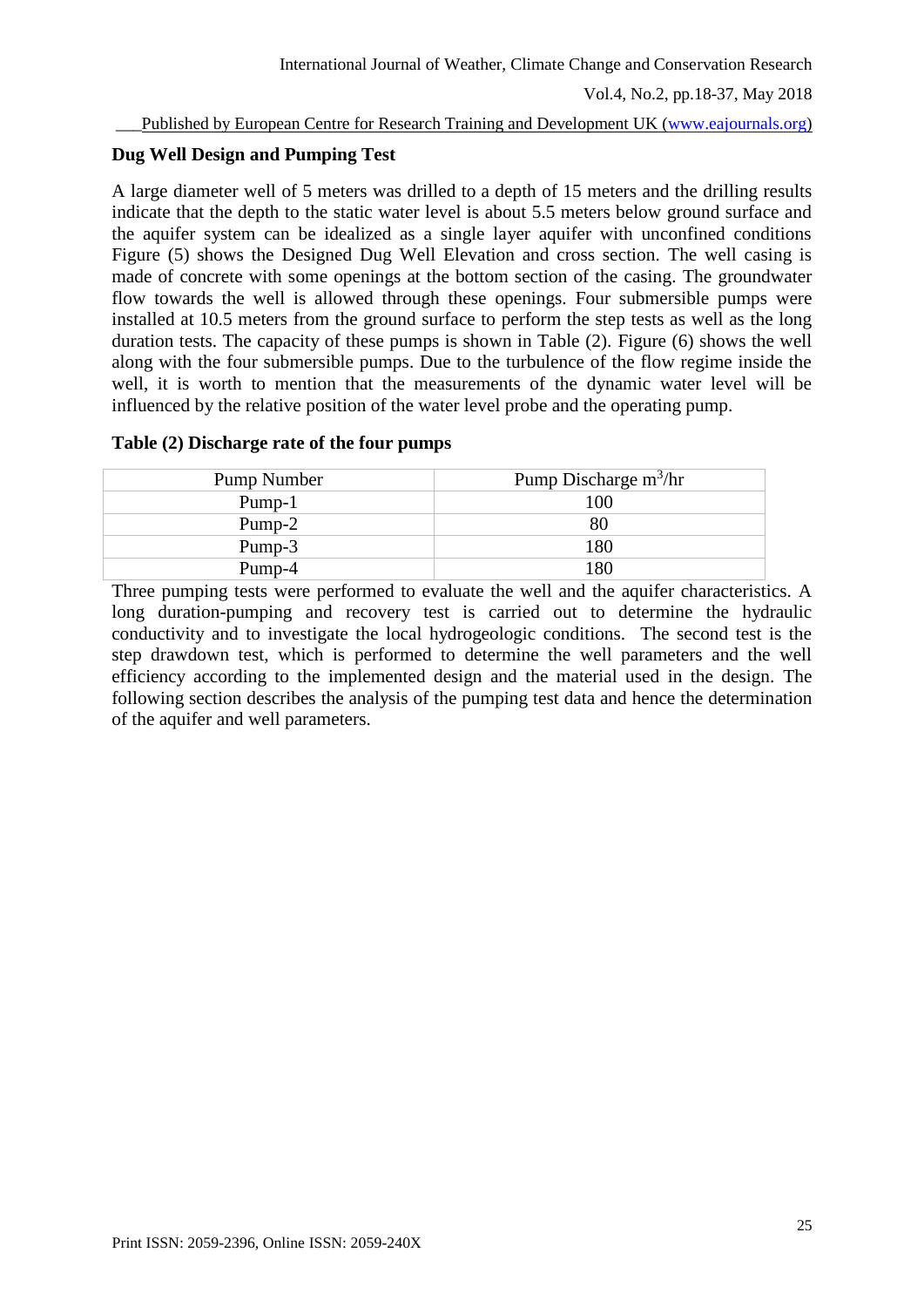Vol.4, No.2, pp.18-37, May 2018

Published by European Centre for Research Training and Development UK [\(www.eajournals.org\)](http://www.eajournals.org/)



**Figure (5)**: Designed Dug Well Elevation and cross section



**Figure (6)** A photograph of the large diameter well and the four submersible pumps.

# **Pumping Test Interpretation**

### **Calculation of Well Parameters**

Calculations of well characteristics are necessary to determine specific capacity and efficiency relationship. These relationships are used to help design production pumps, measure the degree of development, and determine well maintenance programs. Well parameters are found using variable rate pumping tests. Commonly called "step-drawdown"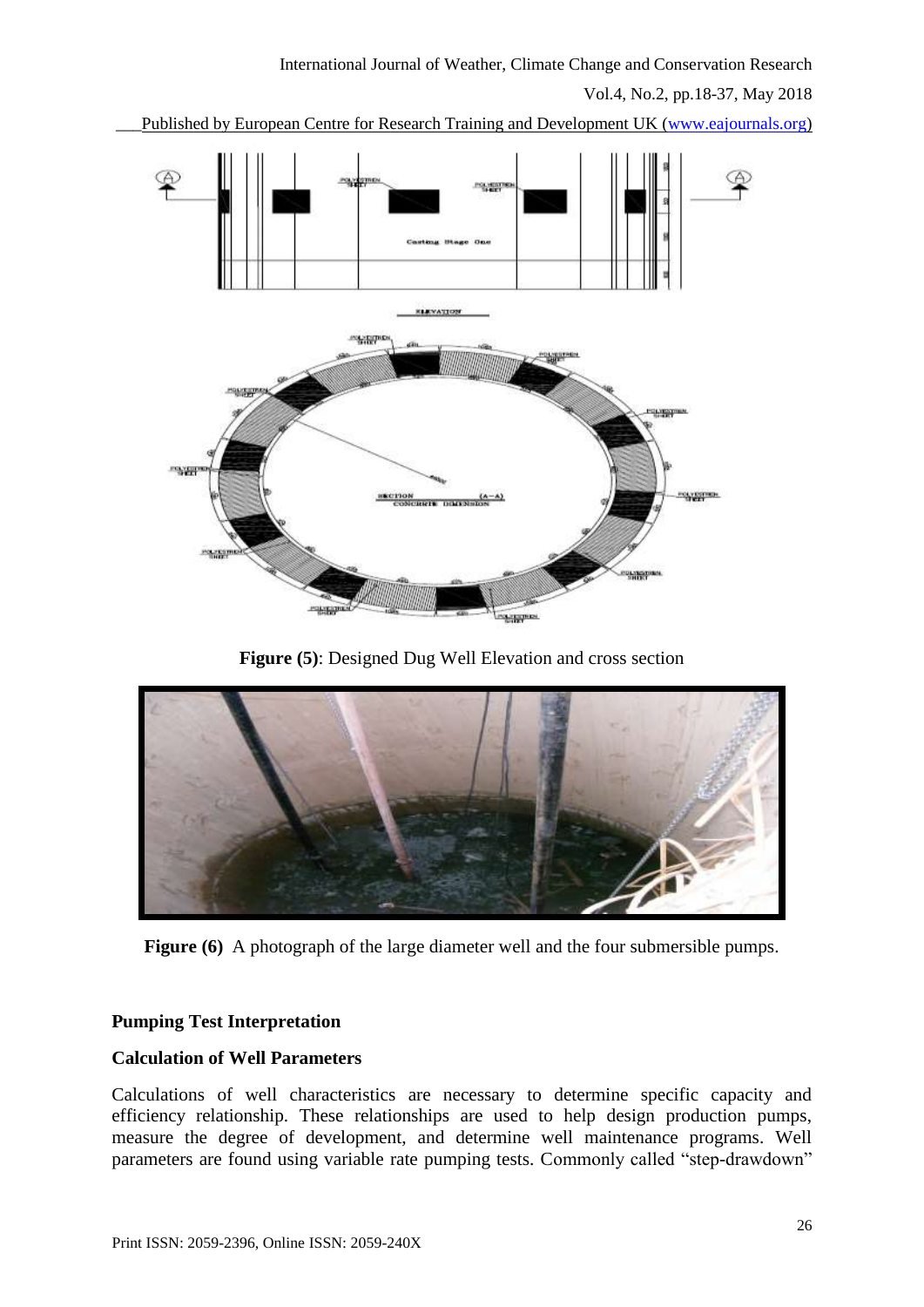```
Vol.4, No.2, pp.18-37, May 2018
```
tests. Assuming that the well is fully developed and that no near-well turbulent flow losses occur, the drawdown in a pumping well satisfying these assumptions may be written as:

$$
sw = BQ + CQ2
$$
 (1)

**Wher**e

 $s_w$  = drawdown in the pumping well [m],

 $Q =$  pumping rate  $[m^3/hr]$ ,

 $B =$  formation loss coefficient  $[\text{hr/m}^2]$ 

 $C$  = well loss coefficient  $[\text{hr}^2/\text{m}^5]$ 

Two step tests were performed. The first test was done on, March 6, 2016 and it was incomplete due to the sudden settlement of the well casing. The occurred failure is due to the land subsiding that was caused due to lowering the groundwater level to a critical level. This settlement caused a falling of the measuring equipment inside the well.

## **First Step Test-Sunday March 6, 2016**

The first step test was performed on three stages. However, the test was not successfully completed. The following procedures are used to represent the measured data and to show the incompleteness in determining the aquifer and the well losses:

- (1) Time-drawdown data for a three-step variable rate is shown in Figure (7).
- (2) It is obvious from Figure (7) that the drawdown never reaches the steady state conditions during the three steps.
- (3) Incremental drawdowns  $(\Delta s_i)$ , occurring 45 minutes after the start of each step, are measured as the distance between the drawdown at the particular step and the extrapolated drawdown from the previous step. The total drawdown for each step  $s_m$  is obtained from  $s_m = \sum_{i=1}^{m}$  $s_m = \sum_{i=1}^{n} \Delta s_i$ . Specific drawdown is obtained by dividing total drawdown by the pumping rate for each step, as shown in Table (3). A plot of specific drawdown versus pumping rate is shown in Figure (8).
- (4) A best-fit straight line for the measured data could not be constructed as shown in Figure (8). Therefore, the formation loss coefficient (B) and the well loss coefficient (C) are indeterminate and the test was repeated to overcome the problem.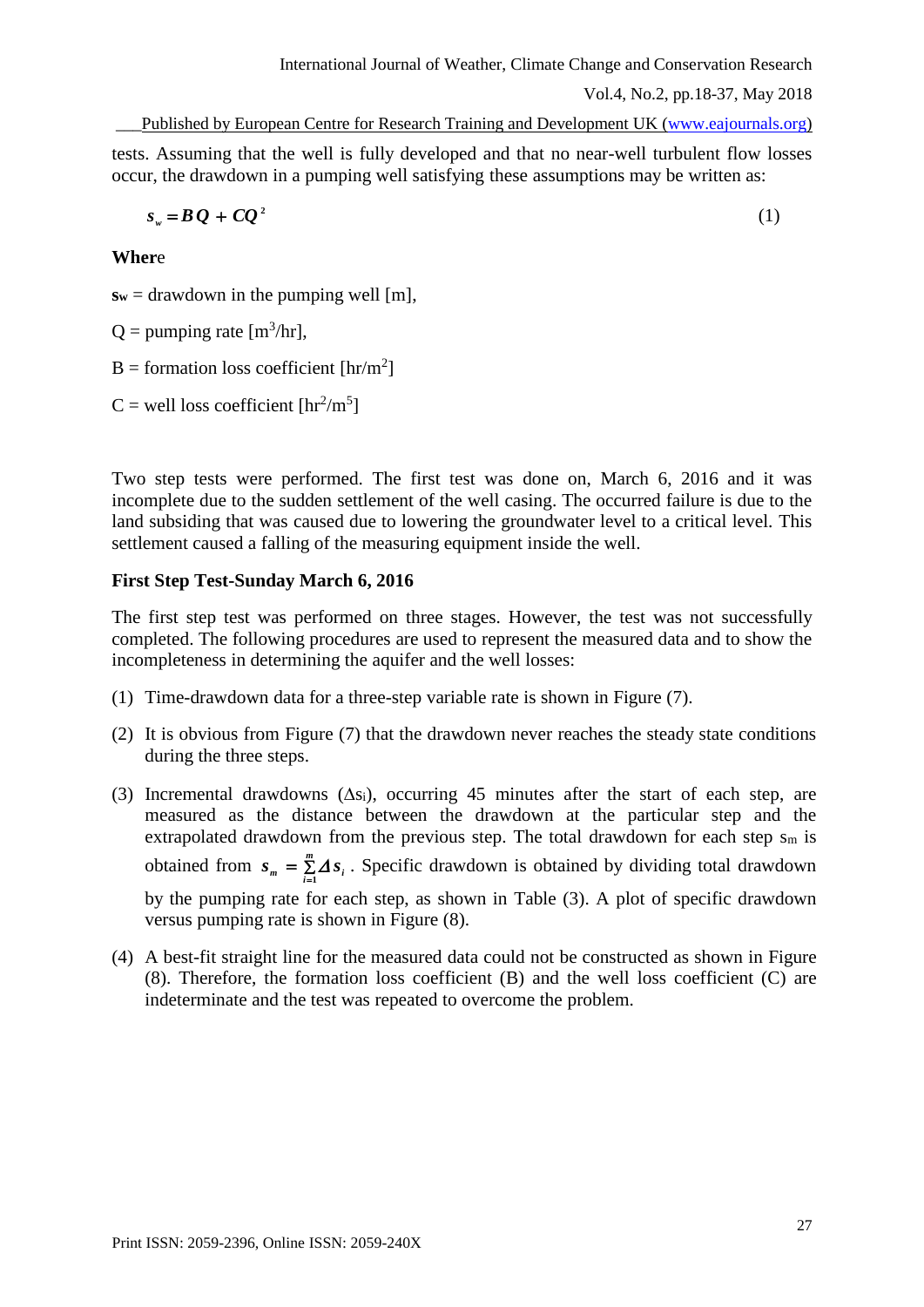

Published by European Centre for Research Training and Development UK [\(www.eajournals.org\)](http://www.eajournals.org/)

**Figure (7)** Time-Drawdown Data for the First Step test on March 6, 2016

| Step, | Pumping    | Incremental            | <b>Total Drawdown</b> | Specific                      |
|-------|------------|------------------------|-----------------------|-------------------------------|
| n     | Rate $Q_n$ | Drawdown, $\Delta s_i$ | $s_n(m)$              | Drawdown $(s/Q)$ <sub>n</sub> |
|       | $(m^3/hr)$ | (m)                    |                       | $\text{(hr/m}^2)$             |
|       | 80         | 0.8                    | 0.80                  | 0.01                          |
|       | 100        | 0.8                    | 1.60                  | 0.016                         |
|       | 180        | 0.59                   | 2.19                  | 0.012167                      |

**Table (3) Summary of Step Test Data from Figure (7)**



**Figure (8)** Specific Drawdown versus Discharge Rate

# **Second Step Test- March 7, 2016**

The second step test was performed on four stages. Due to the high pumping rates which were applied in this test, a high turbulence was occurred inside the well and the fine sediments moved from the bottom of the well into the pumps causing a sever change in the water color and viscosity. Having said that, the following procedures are used to represent the measured data and to show the incompleteness in determining the aquifer and the well losses: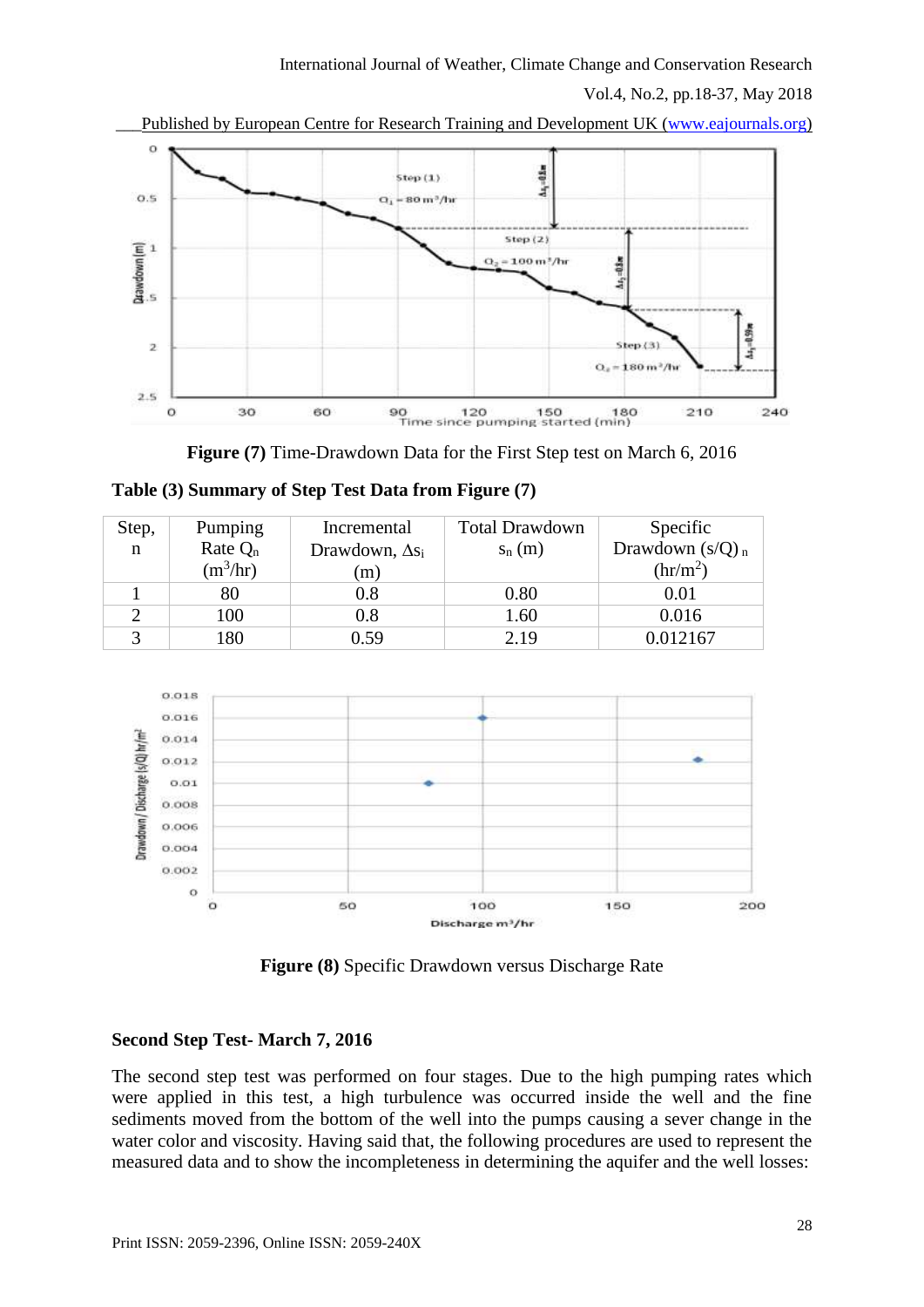Published by European Centre for Research Training and Development UK [\(www.eajournals.org\)](http://www.eajournals.org/)

- (1) Time-drawdown data for a three-step variable rate is shown in Figure (9).
- (2) Incremental drawdowns  $(\Delta s_i)$ , occurring 45 minutes after the start of each step, are measured as the distance between the drawdown at the particular step and the extrapolated drawdown from the previous step. The total drawdown for each step  $s_m$  is obtained from  $s_m = \sum_{m=1}^{\infty}$ *i*  $s_m = \sum A s_i$ . Specific drawdown is obtained by dividing total drawdown by the pumping rate for each step, as shown in Table (4). A plot of specific drawdown versus pumping rate is shown in Figure (10).
- (3) Once again, a best-fit straight line for the measured data indicates that the well loss (C) has a negative value which is not reasonable. This erroneous in the data indicates clearly that using more than one pump inside the pumping well has explicit complication in the well performance. Therefore, the formation loss coefficient (B) and the well loss coefficient (C) are indeterminate.
- (4) The specific capacity diagram is constructed by substituting the values of B and C
- (5) Well efficiency is plotted and calculated from the following equation:

$$
E = \frac{100}{1 + CQ/B} \tag{2}
$$



**Figure (9)** Time-Drawdown Data for the Second Step test on March 7, 2011

| Table (4) Summary of Step Test Data from Figure (9) |
|-----------------------------------------------------|
|-----------------------------------------------------|

| Step,       | Pumping    | Incremental            | <b>Total Drawdown</b> | Specific                      |
|-------------|------------|------------------------|-----------------------|-------------------------------|
| $\mathbf n$ | Rate $Q_n$ | Drawdown, $\Delta s_i$ | $S_n(m)$              | Drawdown $(s/Q)_n$            |
|             | $(m^3/hr)$ | (m)                    |                       | $\left(\frac{hr}{m^2}\right)$ |
|             | 70         | 1.55                   | 1.55                  | 0.0221                        |
| $\gamma$    | 100        | 0.20                   | 1.75                  | 0.0175                        |
| 3           | 150        | 0.80                   | 2.55                  | 0.0170                        |
|             | 200        | 0.35                   | 2.90                  | 0.0145                        |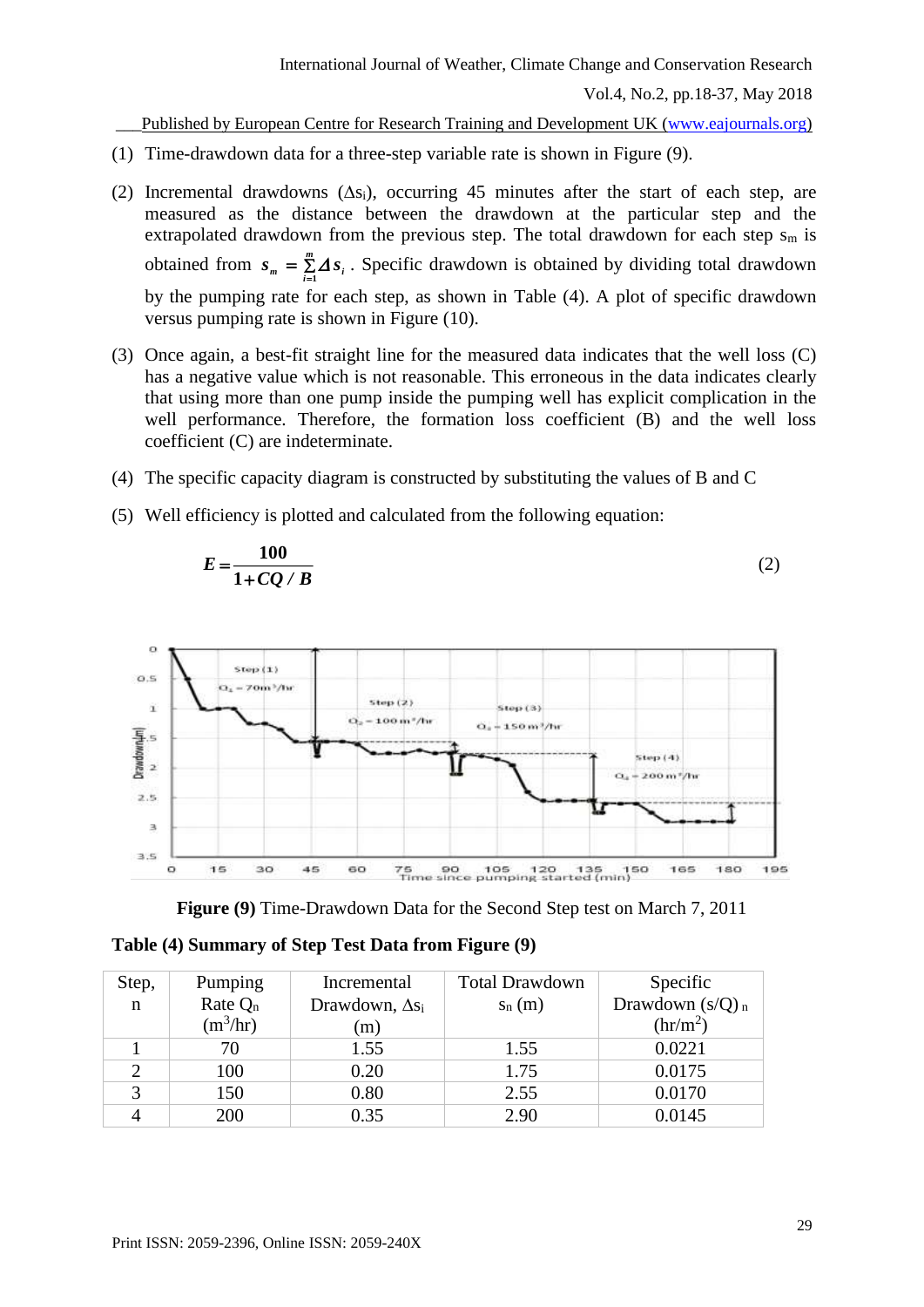

**Figure (10)** Specific Drawdown versus Discharge Rate

## **Third Step Test- March 9, 2016**

The third step test was performed on five stages. Due to the high pumping rates which were applied in the fourth and fifth stages, a high turbulence was occurred inside the well and the fine sediments moved from the bottom of the well into the pumps causing a sever change in the water color and viscosity. Furthermore, the well went dry and the pumps completely stopped with a settlement of 5 cm in the well casing. The following procedures are used to represent the measured data and to show the incompleteness in determining the aquifer and the well losses:

- (1) Time-drawdown data for a three-step variable rate is shown in Figure (11).
- (2) Incremental drawdowns  $(\Delta s_i)$ , occurring 120 minutes after the start of each step, are measured as the distance between the drawdown at the particular step and the extrapolated drawdown from the previous step. The total drawdown for each step  $s_m$  is obtained from  $s_m = \sum_{i=1}^{m}$  $s_m = \sum_{i=1}^{m} \Delta s_i$ . Specific drawdown is obtained by dividing total drawdown by the pumping rate for each step, as shown in Table (5). A plot of specific drawdown versus pumping rate is shown in Figure (12).
- (3) Similarly, a best-fit straight line for the measured data indicates that the well loss (C) has a negative value which is not reasonable. This erroneous in the data indicates clearly that using more than one pump inside the pumping well has explicit complication in the well performance. Therefore, the formation loss coefficient (B) and the well loss coefficient (C) are indeterminate.
- (4) Considering only the three first stages of the step test, the linear best fit for the relation between the specific drawdown and the pumping rate is shown in Figure (13).
- (5) From this relationship, one could deduce the values of the formation loss coefficient (B) and the well loss coefficient (C) as 0.019 hr/m<sup>2</sup> and  $5 \times 10^{-5}$  hr<sup>2</sup>/m<sup>5</sup> respectively.
- (6) The well efficiency is calculated from the following equation and as represented in Figure (14):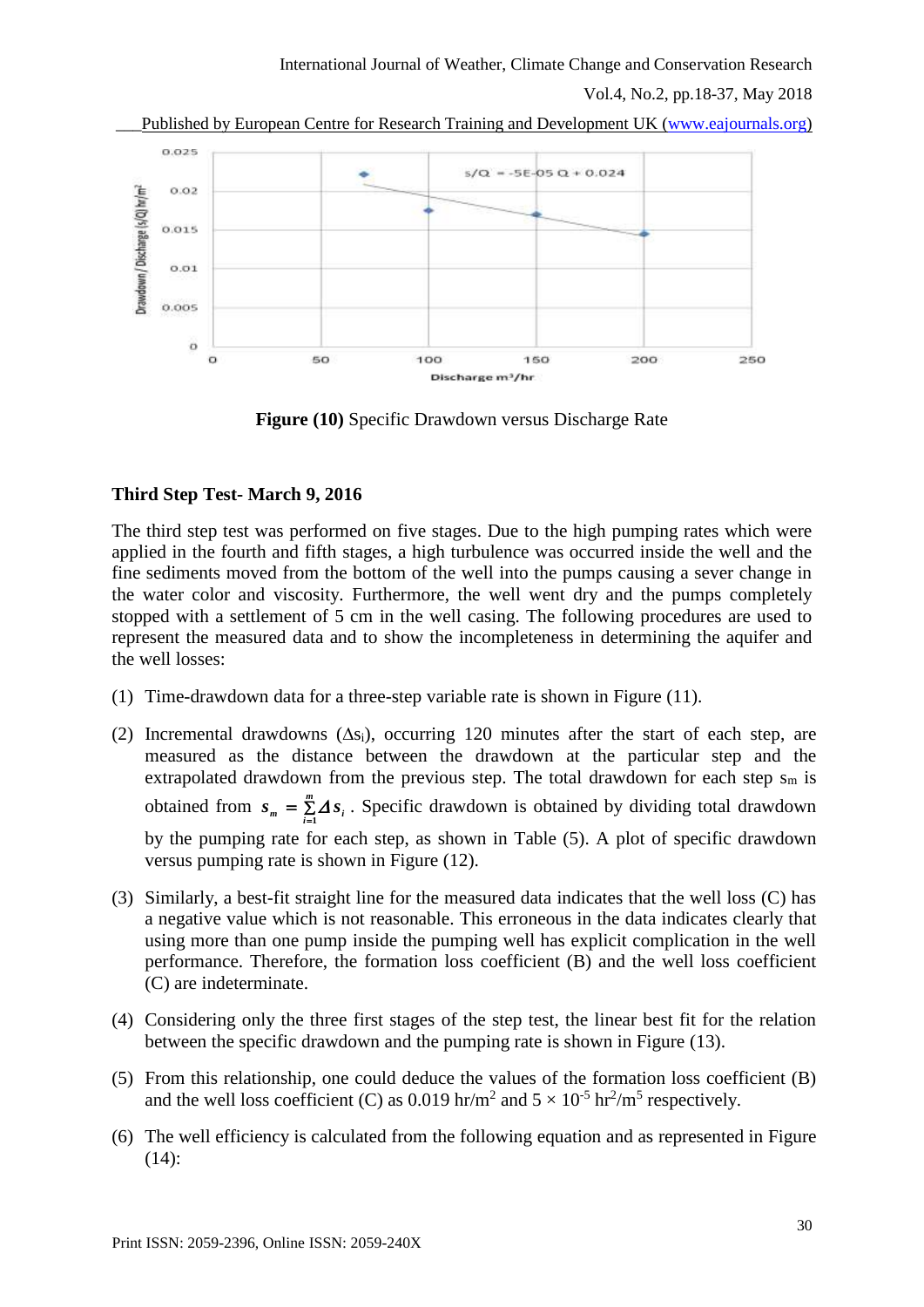

Published by European Centre for Research Training and Development UK [\(www.eajournals.org\)](http://www.eajournals.org/)

**Figure (11)** Time-Drawdown Data for the Third Step test on March 9, 2016

| Step,<br>n     | Pumping<br>Rate $Q_n$<br>$(m^3/hr)$ | Incremental<br>Drawdown, $\Delta s_i$<br>(m) | <b>Total Drawdown</b><br>$S_n(m)$ | Specific<br>Drawdown $(s/Q)_n$<br>$\left(\frac{hr}{m^2}\right)$ |
|----------------|-------------------------------------|----------------------------------------------|-----------------------------------|-----------------------------------------------------------------|
|                | 70                                  | 1.1                                          | 1.1                               | 0.0220                                                          |
| $\overline{2}$ | 70                                  | 0.46                                         | 1.56                              | 0.0223                                                          |
| 3              | 120                                 | 1.44                                         | 3.0                               | 0.0250                                                          |
| $\overline{4}$ | 170                                 | 0.65                                         | 3.65                              | 0.0215                                                          |
| 5              | 250                                 | 1.15                                         | 4.8                               | 0.0192                                                          |

**Table (5)** Summary of Step Test Data from Figure (11)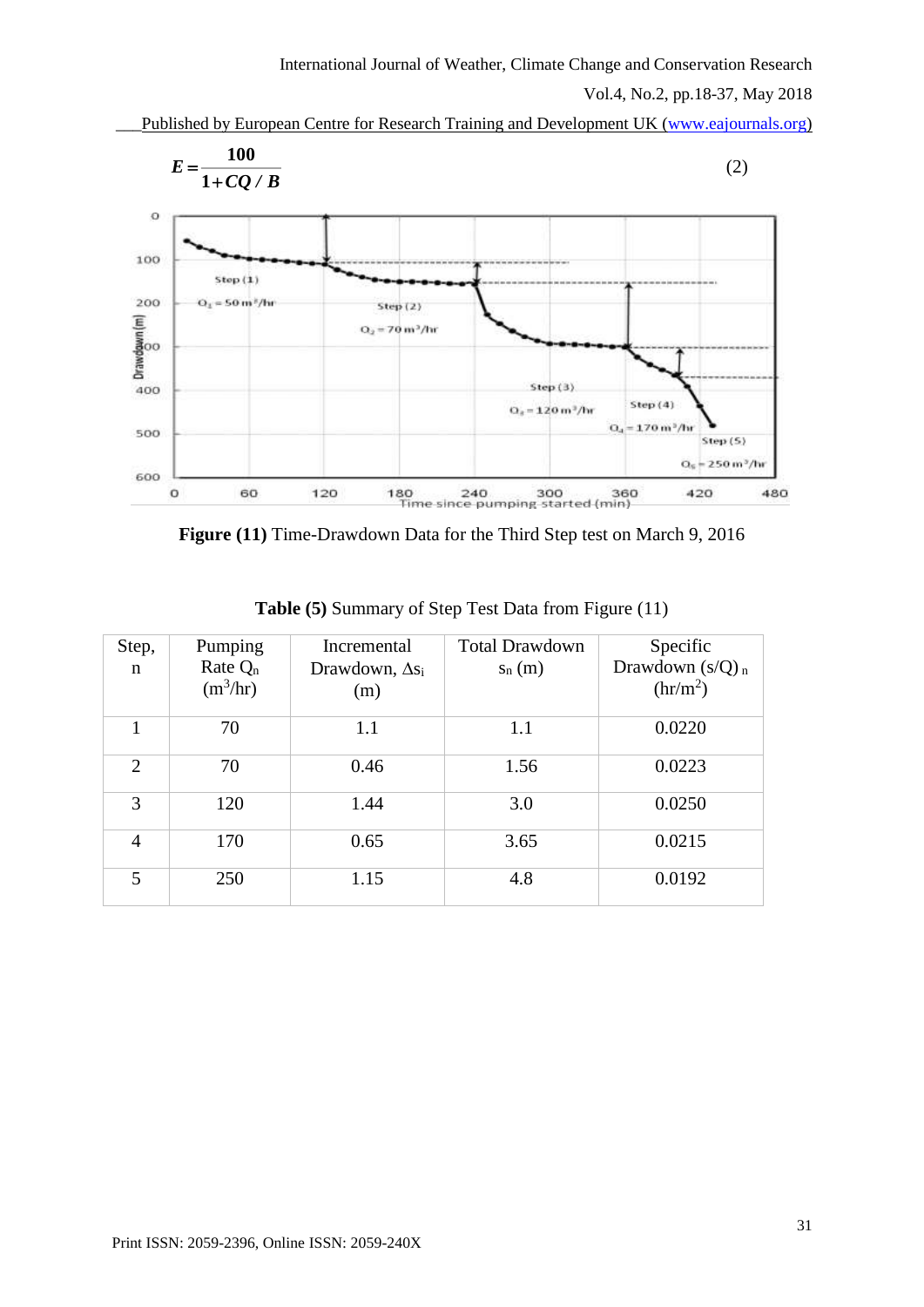Vol.4, No.2, pp.18-37, May 2018







**Figure (13)** Specific Drawdown versus Discharge Rate for the first three stages



**Figure (14)** Specific Capacity and Efficiency Diagram for the Pumping Well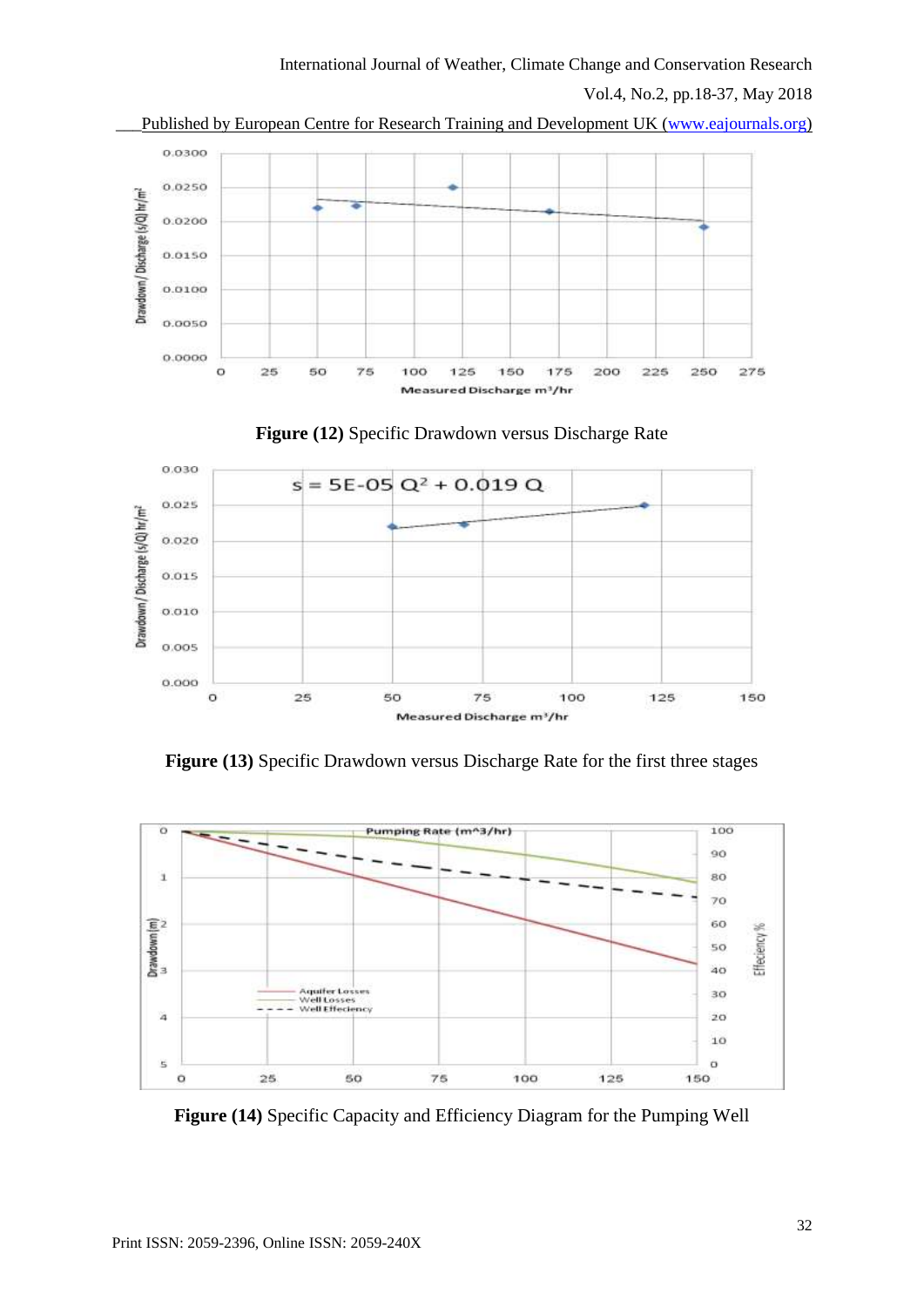### **Calculation of Aquifer Parameters using the long duration pumping test**

The principle of a pumping test is that we pump water from a well and we measure the discharge of the well and the drawdown in the well and in piezometers at known distances from the well. Substituting these measurements into an appropriate well-flow equation we can calculate the hydraulic characteristics of the aquifer. In the present problem, the drawdown is measured only inside the large diameter pumping well. Using the long duration data, the aquifer transmissivity and storage coefficient are determined using the Papadopulos-Cooper's Method. Before going any further, we should admit that the measured drawdown in the pumping well is affected by the turbulent and linear and the non-linear well losses. Therefore, the calculated values of the aquifer transmissivity and storage coefficient are not accurate but could be reliable for planning purpose.

### **Time-Drawdown Data in the Pumping Well**

When drawdown is measured in the pumping well at different time intervals, Papadopulos and Cooper (1967) devised a method to calculate the aquifer transmissivity that takes the storage capacity of the well into account. Figure (15) shows the Papadopulos-Cooper's type curves while Figure (16) shows the field data on log-log paper. The early time, almost straight portion of the field data corresponds to the period when most of the water is derived from storage within the well. These points do not adequately reflect the aquifer characteristics. The data was analyzed by matching the type curves and the field data such as:

 $r_w = 2.5$  meters  $Q = 2400 \text{ m}^3/\text{day}$  $F (u, B) = 6.5$  $1/\mu = 2000$  $B = 0.01$  $t = 40$  minute = 0.027778 day  $s_w = 2$  meters.

$$
S_w = \frac{Q}{4 \pi T} F(\mu_w, B)
$$

Substituting the values of  $F(\mu, B)$ , sw and Q in the above equation leads to the value of the aquifer transmissivity (T) as  $620 \text{ m}^2/\text{d}$ .

Using the following equation and substitute the values of  $t$ ,  $r_w$  and the calculated T, we can estimate the value of the storage coefficient as  $= 5.5 \times 10^{-3}$ 

$$
\mu_w = \frac{r_w^2 S}{4 T t}
$$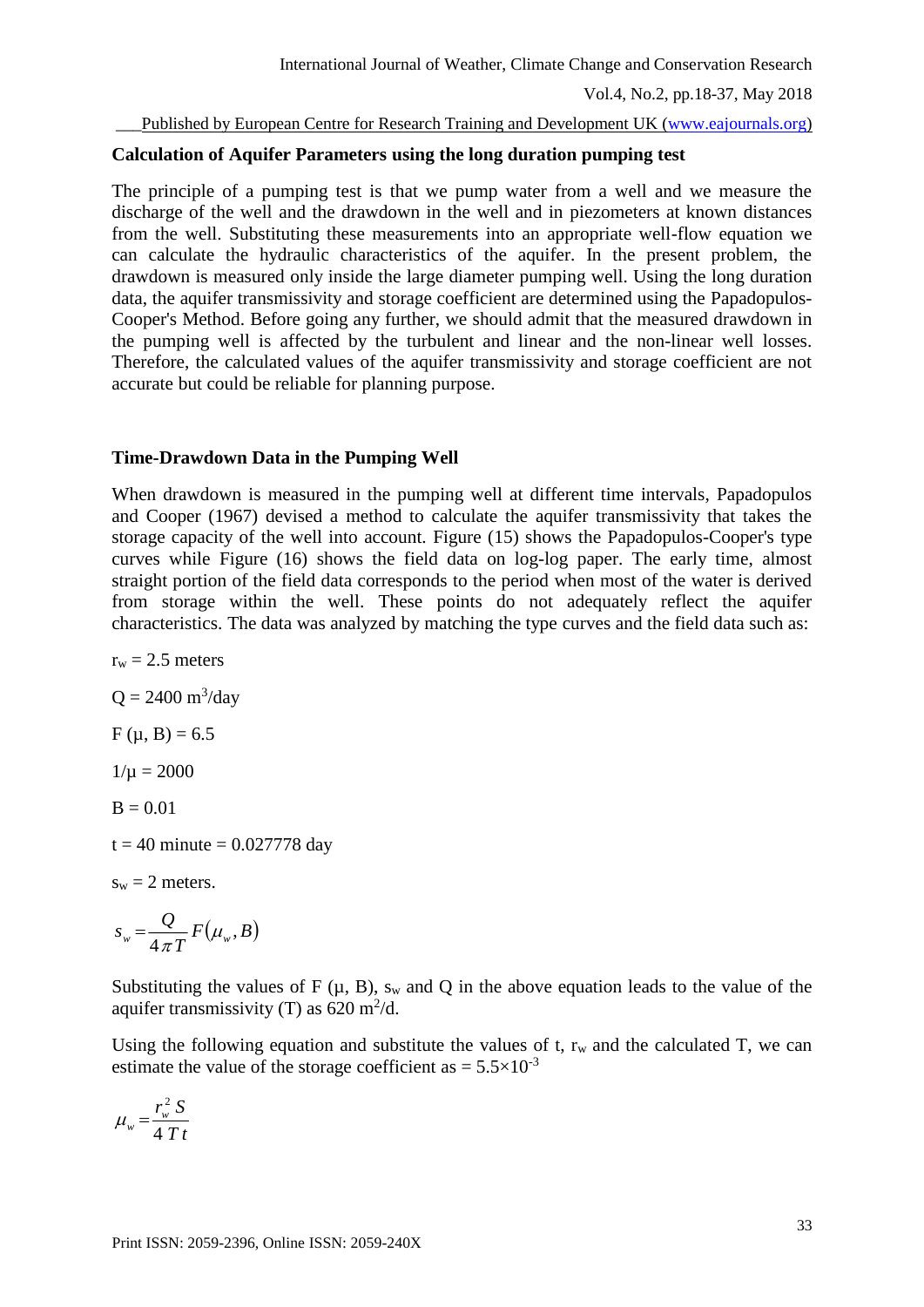\_\_\_Published by European Centre for Research Training and Development UK [\(www.eajournals.org\)](http://www.eajournals.org/)



**Figure (15)** Papadopulos-Cooper's Type curves



**Figure (16) Pumping Test Analysis** Using Papadopulos-Cooper's Method

# **Estimation of the drawdown with time**

To calculate the drawdown in the aquifer which will be produced according to the continuous pumping from the well, the Papadopulos-Cooper's solution is used such as:

$$
r_w = 2.5
$$
 meters,  $Q = 2400$  m<sup>3</sup>/day,  $T = 620$  m<sup>2</sup>/day and  $S = 5.5 \times 10^{-3}$ 

Applying these values in the Papadopulos-Cooper's, the drawdown is calculated at different time periods as shown in Figure (17). Table (6) lists the values of the drawdown at 1, 5, 10, 15, 20, 25 and 30 years. It is obvious that the drawdown is increasing gradually during the first 5 years to reach a value of 6 meters approximately. Afterwards, the drawdown reaches to a steady state conditions. We should consider that the calculated drawdown accounts only for the drawdown in the aquifer. Hence, we should account for the additional drawdown that occurs due to the well losses which equals to one meter. Therefore, the pump should be set at the desired depth to avoid any pump failure.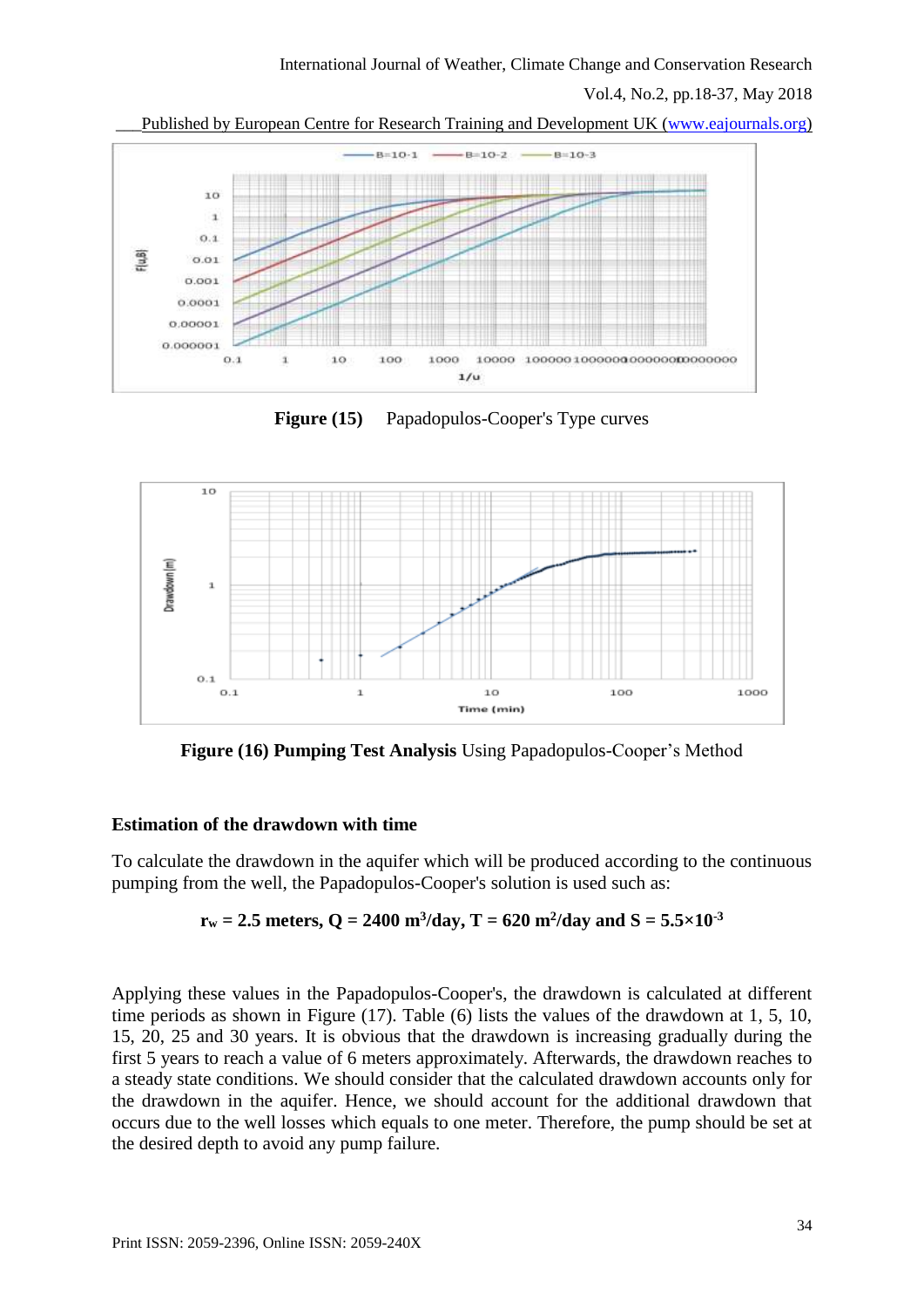Vol.4, No.2, pp.18-37, May 2018



**Figure (17)** Time-Drawdown relationship inside the pumping well

# **Table (6) Drawdown values at the different time periods**

| Time (year)  | v.J |    | ~   | ιv        | ⊥ັ  | $\sim$<br>∠∪ | ل   |  |
|--------------|-----|----|-----|-----------|-----|--------------|-----|--|
| Drawdown (m) | 4.9 | ◡. | 5.6 | $\cup$ .0 | 5.9 | v.v          | 0.1 |  |

# **Comments on the Step Test**

Following are some comments on the methodology that was used in performing the step test as well as a feedback on the results of the analysis:

- 1. The well efficiency depends on the size of the openings, well diameter, pump intake. The increase in the pumping rates through the operation of more than one pump would affect the well efficiency especially at the startup of the new pump.
- 2. The applied discharge rate exceeded the aquifer potential and the safe well yield.
- 3. The openings in the well casing are not enough to allow for the anticipated high discharge rate.
- 4. Deeper well casing with more openings would compensate for the desired discharge.
- 5. Large diameter wells slightly increase the permissible discharge. The governing factor is the area of the openings in the well casing. Long slotted screens of small diameter act equivalently to a large diameter casing with limited openings (surface area of the openings is a governing factor in the well yield).
- 6. The analysis of the step-test results proved that the well yield should not exceed 100  $m^3/hr.$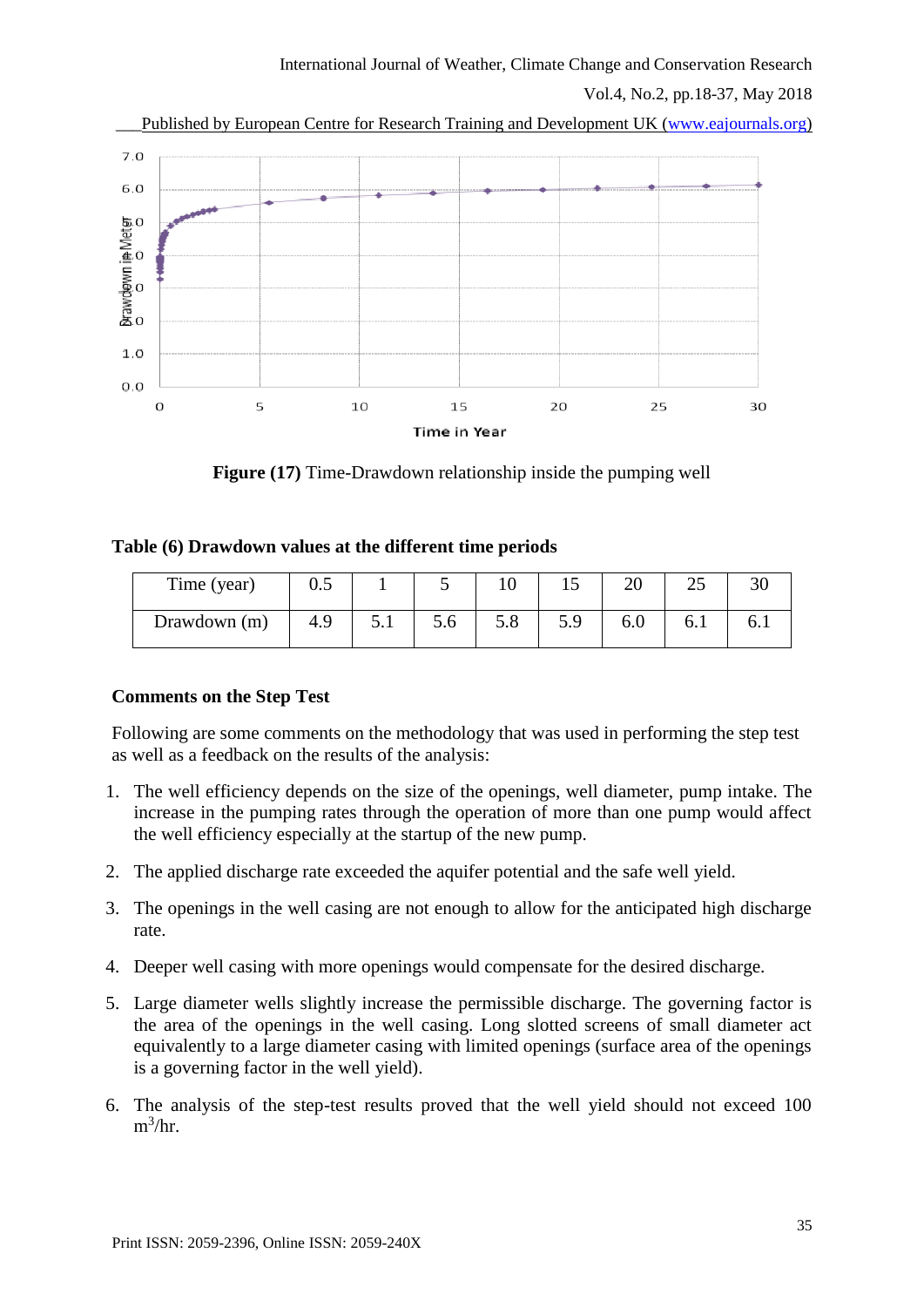7. The aquifer losses (BQ) is less than the well losses  $(CQ<sup>2</sup>)$  for the discharges less than 100  $m<sup>3</sup>/hr$ . This indicates the limitation of the aquifer due to the small hydraulic conductivity as will be shown later.

# **CONCLUSION**

The presented model of using large diameter wells instead of small diameter wells has shown insignificant improvement in the well yield in the study area.

For the well under consideration, it is recommended to operate this well for a pumping rate of 50 m<sup>3</sup>/hr (for 24 hours per day) to maintain the long-term drawdown at 3 meters in addition to the well losses which is less than 0.5 meter.

The cost of digging the hand well is greater than the conventional well. However, the structural safety of the hand well requires permanent precautions to maintain this origin.

# **RECOMMENDATIONS**

## **Critical Discharge and Recommended Production Rate:**

Based on the pumping test results, a maximum safe pumping rate can be recommended. This long-term rate is generally the highest pumping rate at which equilibrium conditions can be maintained. When the equilibrium rate is exceeded, the dynamic water level continues to decline at a rate proportional to both well and aquifer parameters. When this decline is fairly rapid (several meters per minute), the well may dewater in a short period of time with the pump "breaking suction". This latter condition is potentially serious and could result in casing collapse.

The discharge rate at which this rapid decline occurs is called the "critical discharge". In areas of low transmissivity, and rapid dewatering of the well has been achieved quit easily.

According to this philosophy in defining the recommended discharge rate, the optimal design discharge rate for pumping wells within the study area should be less or equal 100  $m^3/nr$ . This rate results in a total dynamic drawdown of 2.3 meters at steady state conditions as will be explained in the long duration pumping test analysis.

### **Acknowledgement**

A grateful to Prof. Ahmed Azmy, Former Dean, Higher Technological Institute, and Prof. Tarik Tawfic, Former Director of Central Laboratory for Environmental Quality Monitoring, who moderated this paper and in that line improved the manuscript significantly. I also immensely grateful to Professors in National Water Research Center for their comments on an earlier version of the manuscript, although any errors are my own and should not tarnish the reputations of these esteemed professionals.